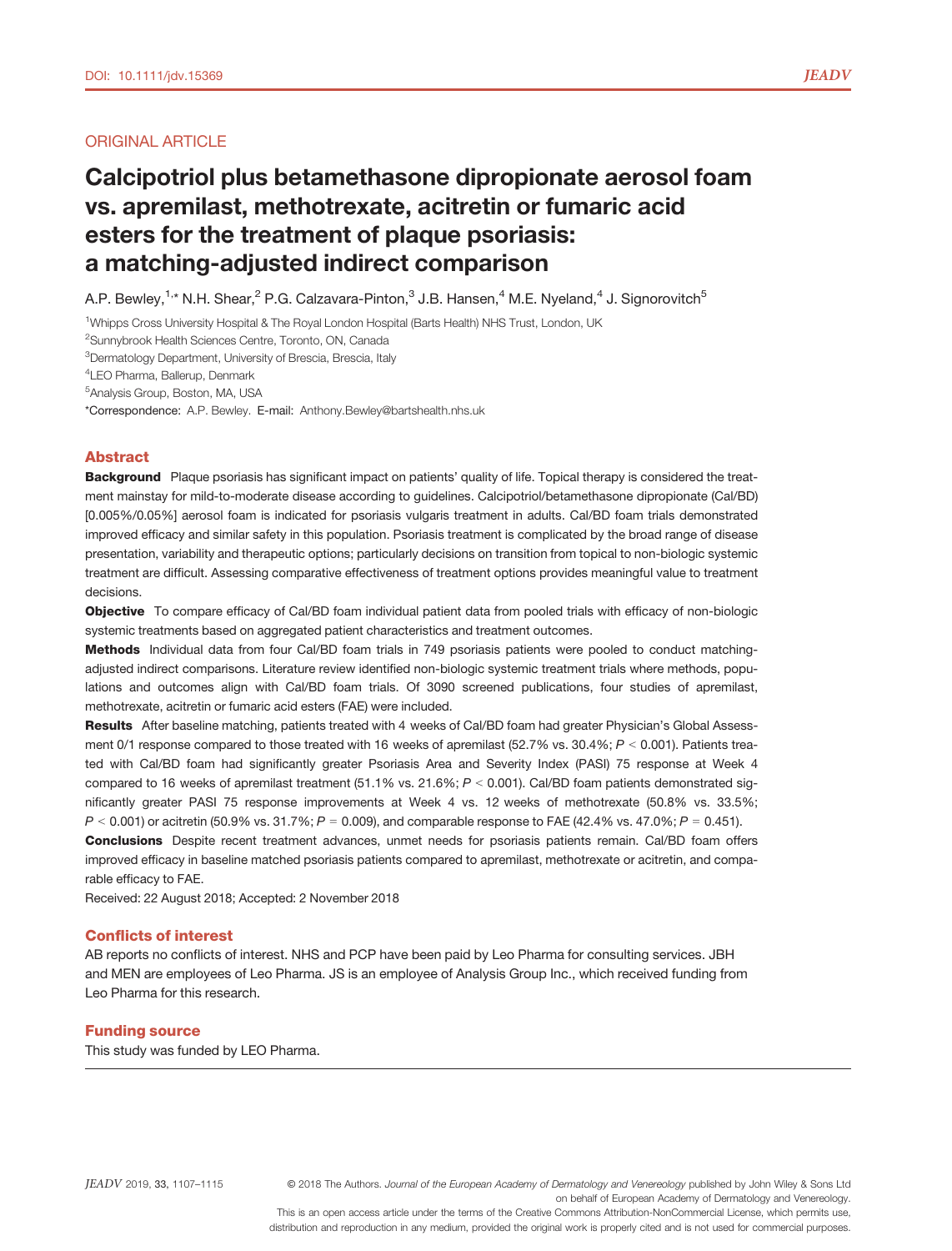# Introduction

Plaque psoriasis (PSO) is an immune-mediated inflammatory disease of uncertain aetiology with a worldwide prevalence ranging from  $0.1\%$  to  $11.4\%$ .<sup>1</sup> PSO has deleterious effects on patients' daily functioning, productivity and quality of life, and is associated with inflammatory arthritis, cardiovascular disease and depression. $2,3$  As many as 80% of PSO patients may be characterized as having mild-to-moderate disease, for which topical therapy is considered the mainstay of treatment. This is followed by consideration of oral systemic therapy or phototherapy based on disease severity, success of prior therapy, or patient characteristics and preferences.<sup>2</sup>

Despite notable therapeutic advances over the past 15 years and robust use of non-biologic systemic treatments such as methotrexate, ciclosporin, acitretin and fumaric acid esters (FAE), there remains no cure for PSO and unmet needs persist for patients suffering from this chronic condition.<sup>4</sup> Systemic biologic treatments may be effective for severe disease but their use is often restricted due to cost. Many countries have adopted regulations that limit prescription of these expensive treatment options.<sup>5,6</sup> A recently introduced topical treatment, once-daily Enstilar<sup>®</sup> [Cal/BD; calcipotriol/betamethasone dipropionate aerosol foam (0.005%/0.05%)], is indicated for patients at least 18 years of age with PSO.7 Cal/BD aerosol foam (Cal/BD foam) contains both Cal and BD in solution. In this vehicle, the excipients also function as solvents which evaporate after application. Both components enter a supersaturated state, yet crystals are absent for at least 26 h after application. $8$  An *in vitro* model of skin penetration has shown higher levels of Cal/BD in the skin following aerosol foam application compared to ointment.<sup>9</sup> Cal/BD foam demonstrated significantly improved efficacy and safety in the four studies of the Cal/BD clinical trial program, compared to Cal/BD gel formulation in the PSO-ABLE study [12-week phase III randomized controlled trial  $(RCT)$ ],<sup>10</sup> foam vehicle in the PSO-FAST study (4-week phase III RCT), $^{11}$  Cal/BD ointment in a 4-week phase II RCT, $^{12}$  and Cal or BD aerosol foams alone in a 4-week three-arm phase II RCT. $^{13}$  The increased skin penetration of Cal/BD foam based on its bioavailability and the supersaturated concentration of its active ingredients are likely to explain the improved clinical outcomes of Cal/BD foam compared to Cal/BD ointment and Cal/BD  $\text{gel.}^8$ 

The availability of new and more effective topical treatments such as Cal/BD foam and the improved safety profiles of newer systemic treatments such as apremilast have made the ability to make quantifiable distinctions among treatment options more complex, particularly for those patients who could be considered for either topical or non-biologic systemic treatment. Assessing the comparative effectiveness of treatment options provides meaningful, practical decision-making value to clinicians and policy makers. In the absence of direct comparisons from head-to-head trials, indirect treatment comparisons offer opportunities to evaluate therapeutic options that have not been studied together. Such analyses often apply aggregated, summary-level findings which may be biased by differences in baseline characteristics across contributing studies. Matching-adjusted indirect comparison (MAIC) is a methodological approach for indirect comparisons where no appropriate common comparator is available, as required for a network meta-analysis, and individual patient-level data (IPD) are available for at least one intervention set. MAICs take advantage of individual IPD to align average study population characteristics with those from published comparator studies. This approach has been used to adjust for cross-trial differences in baseline characteristics, reduce sensitivity to effect measures, resolve differences in study outcome definitions, and to allow the comparison of clinically relevant doses. $14-16$ 

Indirect comparisons have been conducted among biologic therapies in psoriatic arthritis and have demonstrated their utility in decision support applications.17–<sup>20</sup> However, for clinicians making treatment recommendations, a broad range of clinical considerations is required (e.g. success of first-line therapy, patient characteristics, patient preferences), in particular for patients for whom both a topical or a non-biologic systemic treatment may be considered. A further crucial consideration impacting clinician decisions on appropriate therapeutic approaches is the association of systemic inflammation with development of comorbidities. $2^{1,22}$  We conducted an indirect comparison to investigate the effectiveness of Cal/BD foam compared to non-biologic systemic therapies in adult matched PSO patients considered for either topical or nonbiologic systemic treatment, with the aim to investigate some of the real-world challenges of treating this large patient population. While use of Cal/BD foam should always be restricted to patients with <30% affected body surface area, patient preferences and factors related to appropriate patient management decisions in real-world clinical practice may lend consideration to Cal/BD foam use before or in lieu of early non-biologic systemic treatment. Therefore, it is of interest to understand how a quantitative assessment of Cal/BD foam compared to non-biologic systemic therapies might contribute to treatment and policy decisions.

In the absence of a common comparator among studies of these PSO therapies, and because of the differences between oral placebo and topical vehicle, we conducted a MAIC analysis for the mentioned PSO therapies. This study used the MAIC approach to match the characteristics of the patient populations from the clinical trials of Cal/BD foam (based on pooled individual IPD) with those from the clinical trials of apremilast, methotrexate, acitretin or FAE.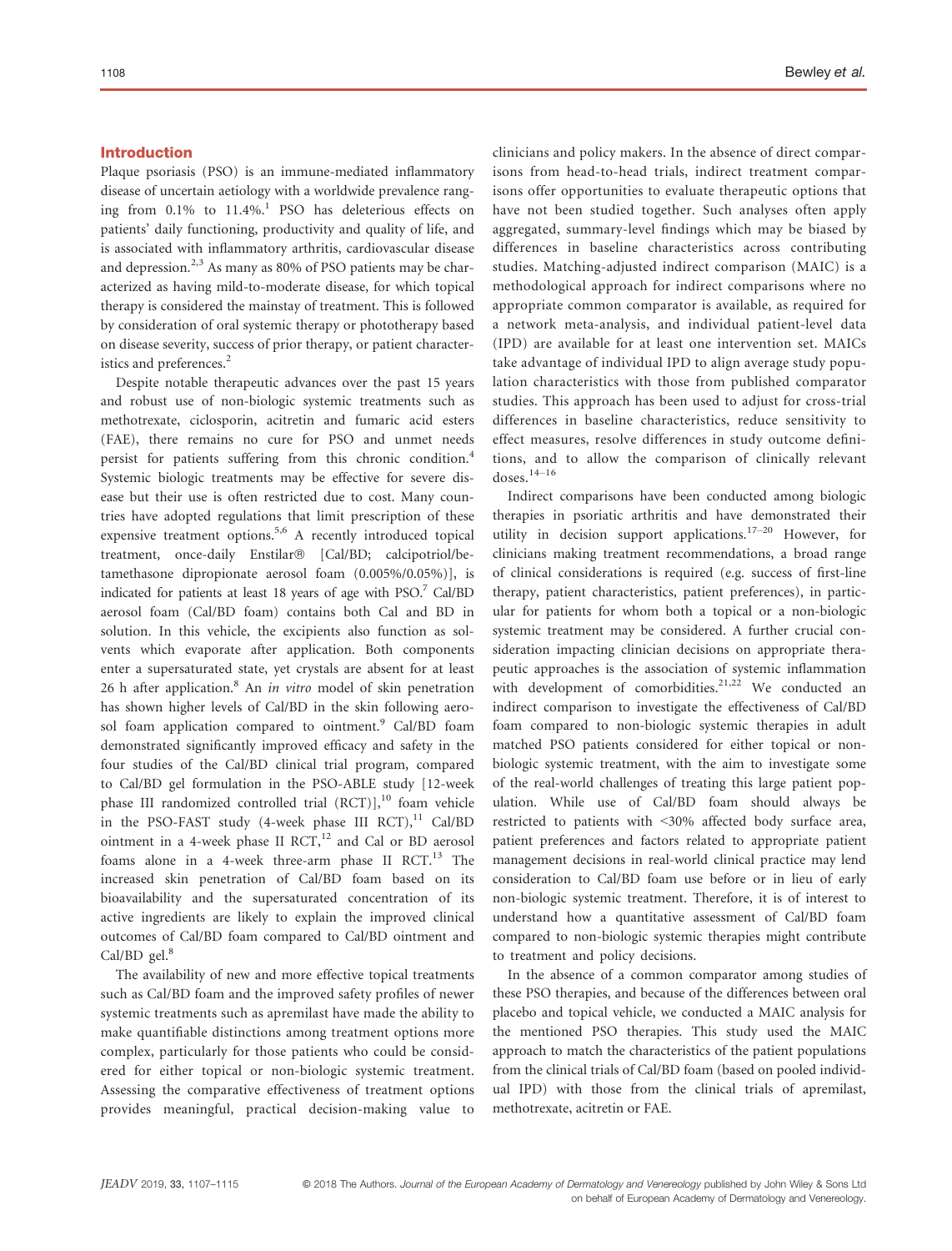# Materials and methods

## Selection of studies and parameters for analysis

In order to facilitate a robust comparison of Cal/BD foam with non-biologic systemic therapies for the matched PSO population, individual IPD were used from the four RCTs of Cal/BD foam that have been reported previously.<sup>10–13</sup> A comprehensive literature review was conducted to identify studies of non-biologic systemic therapies whose fundamental methods, patient populations, and reported outcome measures would align with those of the Cal/BD foam clinical program. Our literature search included RCTs and observational studies of apremilast, methotrexate, acitretin, FAE and ciclosporin monotherapy for the treatment of PSO. Studies were limited to English language publications.

Non-biologic systemic therapies are considered a close followup option to topical therapy and may even be considered for first-line treatment for some patients.<sup>23</sup> Biologic systemic therapies were excluded from this analysis, because they are indicated for patients with more advanced disease. We also excluded studies of combination systemic and non-systemic therapy, and those investigating phototherapy alone or in combination, due to the diversity of study methodology factors that would have precluded an appropriate indirect comparison analysis. We excluded studies with a sample size of fewer than 40 participants in order to preserve adequate statistical power. Studies were excluded if they did not measure treatment efficacy, did not specify the time points of efficacy measurements, or did not report baseline characteristics. Studies with a mean baseline Psoriasis Area and Severity Index (PASI) or body surface area (BSA)  $\geq$ 15 (suitability range 3–15) were excluded in order to remain aligned with recent clinical study standards and ensure sufficient overlap with mean PASI score 7.3 (SD 4.6) from pooled Cal/BD trials populations.

Out of 3090 screened publications, four studies met the inclusion criteria, evaluating apremilast, methotrexate, acitretin or FAE (Fig. 1; Table 1). $24-27$  No studies investigating ciclosporin met the inclusion/exclusion criteria. The four included studies were evaluated for suitability to align study methods, patient populations and outcome comparisons according with available baseline characteristics and endpoints in the pooled Cal/BD foam trials. Baseline age, sex, BMI, BSA, duration of psoriasis, PASI, BSA  $\times$  PASI, Dermatology Quality of Life Index (DLQI), previous topical treatment and previous systemic treatment were all considered potentially relevant due to clinical relevance and prevalence in PSO studies. Matching variables and outcomes were not consistently available across all studies (Table 1). The apremilast UNVEIL trial reported the most matching variable baseline characteristics that were reported for Cal/BD foam (previous systemic treatments was the only missing variable). The apremilast UNVEIL trial also reported physician's global assessment (PGA) as a secondary endpoint at Week 16. The only overlapping baseline characteristics from the methotrexate study were age, PASI and DLQI; from the acitretin study were sex, age, BMI, duration of psoriasis and PASI; and from the FAE study were age, duration of psoriasis and PASI. PASI 75 was the only overlapping outcome with Cal/BD foam trials from the methotrexate, acitretin and FAE studies.

The primary endpoints of the Cal/BD foam trials were 'treatment success' or 'controlled disease' defined similarly as the proportion of patients who were scored 0/1 ('clear' or 'almost clear') with ≥2-grade improvement in disease severity assessed by a 5-point PGA scale (scored using an ordinal rating system ranging from 0 to 4) at Week 4. This was the preferred efficacy outcome for the indirect comparison analysis, however, modified PASI 75 (mPASI 75; excluding the head, which was not treated) was also used due to its clinical relevance and consistency of reporting across studies. The UNVEIL trial defined treatment success similarly, but with a  $\geq$ 2-grade improvement on a 6-point PGA scale (scored using an ordinal rating system ranging from 0 to 5). Safety assessments were not included in this analysis due to inconsistency in reporting of data across included studies.

Baseline characteristics for matching were selected based on clinical input and by forward selection using a logistic model, with the relevant endpoint (PGA 0/1 or PASI 75, at Week 4) as the dependent variable and selection entry criteria  $P \le 0.20$ . In addition, matching for analyses of acitretin or FAE included age and mean PASI score based on data availability and clinical relevance.

#### Statistical analysis

We conducted a matching-adjusted indirect comparison (MAIC) according to the statistical methodology described by Signorovitch and colleagues.<sup>14,15</sup> Due to the absence of an appropriate common comparator, we performed an unanchored MAIC. The IPD from pooled Cal/BD foam trials was reweighted such that the average baseline characteristics from the Cal/BD foam treatment cohort matched with those from each of the comparator studies. All statistical analyses were performed using SAS version 9.4 or higher (SAS Institute Inc., Cary, NC, USA). The Newton–Raphson algorithm was applied to determine appropriate weighting of matching variables using the NLPNRA subroutine within the PROC IML. The distribution of weights for each analysis was inspected to check for the presence of any extreme weights. The weighted analyses of efficacy variables PGA and PASI 75 were conducted with the Cal/BD foam IPD and aggregated results from each of the other treatment studies using a logistic model and confidence intervals. We conducted sensitivity analyses to investigate results by: Week 12 for Cal/BD foam (only reported in the PSO-ABLE study) vs. Week 16 for apremilast, Week 12 for methotrexate, Week 12 for acitretin, or Week 12 for FAE; last observation carried forward (LOCF) vs. observed values in the PSO-ABLE study; and with imputation of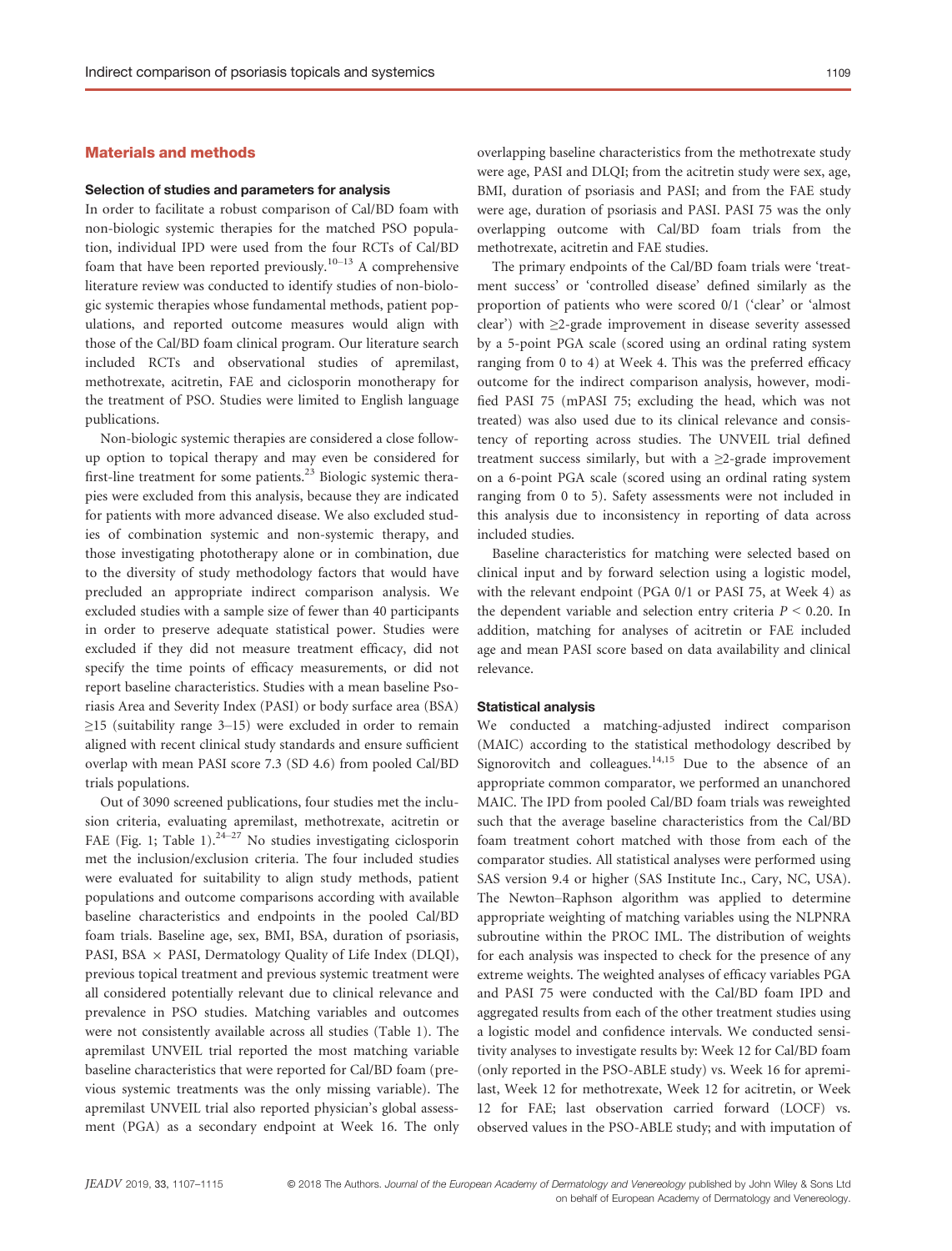

Figure 1 PRISMA flow diagram. BSA, body surface area; PASI, Psoriasis Area Severity Index; PRISMA, Preferred Reporting Items for Systematic Reviews and Meta-Analyses.

baseline characteristics  $(\pm 10\%$  range) missing from apremilast, methotrexate, acitretin and FAE studies.

## **Results**

The MAIC analysis included individual patient data from 749 patients treated with Cal/BD foam and summary findings from 148 patients treated with apremilast in the UNVEIL trial, 218 patients treated with methotrexate in Zurita et al., 41 patients treated with acitretin in Chiricozzi et al. and 115 patients treated with FAE in Inzinger *et al.* Pre- and postweighting comparisons for PGA 0/1 and PASI 75 between Cal/BD foam and apremilast are presented in Table 2. No extreme weights were identified. Patients from the pooled Cal/BD foam trials included in this comparison tended to have similar prematched BMI and BSA, slightly lower mean PASI score at baseline, and slightly more history of prior topical treatment than those in UNVEIL. After the matching adjustments, patients treated with 4 weeks of Cal/BD foam had greater PGA 0/1 response compared to those treated with 16 weeks of apremilast in UNVEIL (52.7% vs. 30.4%;  $P \le 0.001$ ; Table 2). Cal/BD foam patients had significantly greater PASI 75 response at Week 4 compared to 16 weeks of apremilast (51.1% vs. 21.6%;  $P \le 0.001$ ; Table 2). Matched patients receiving Cal/BD foam demonstrated significantly greater improvements in PASI 75 response at Week 4 compared to 12 weeks of methotrexate (50.8% vs. 33.5%;  $P < 0.001$ ) or acitretin (50.9% vs. 31.7%;  $P = 0.003$ ), and comparable response to FAE (42.4% vs. 47.0%;  $P = 0.451$ ; Table 3).

The sensitivity analysis of 12-week outcomes from 185 patients who received Cal/BD foam in the PSO-ABLE trial showed results consistent with the pooled analysis vs. comparators (Table S1). Improvements in efficacy outcomes from Week 12 of the PSO-ABLE study remained significantly greater than apremilast at Week 16 for PGA 0/1 (Cal/BD foam 45.6% vs. apremilast 30.4%;  $P = 0.011$ ) and PASI 75 (60.4% vs. 21.6%;  $P < 0.001$ ), than methotrexate at Week 12 (PASI 75, 59.8% vs. 33.5%;  $P < 0.001$ ), than acitretin at Week 12 (PASI 75, 77.5%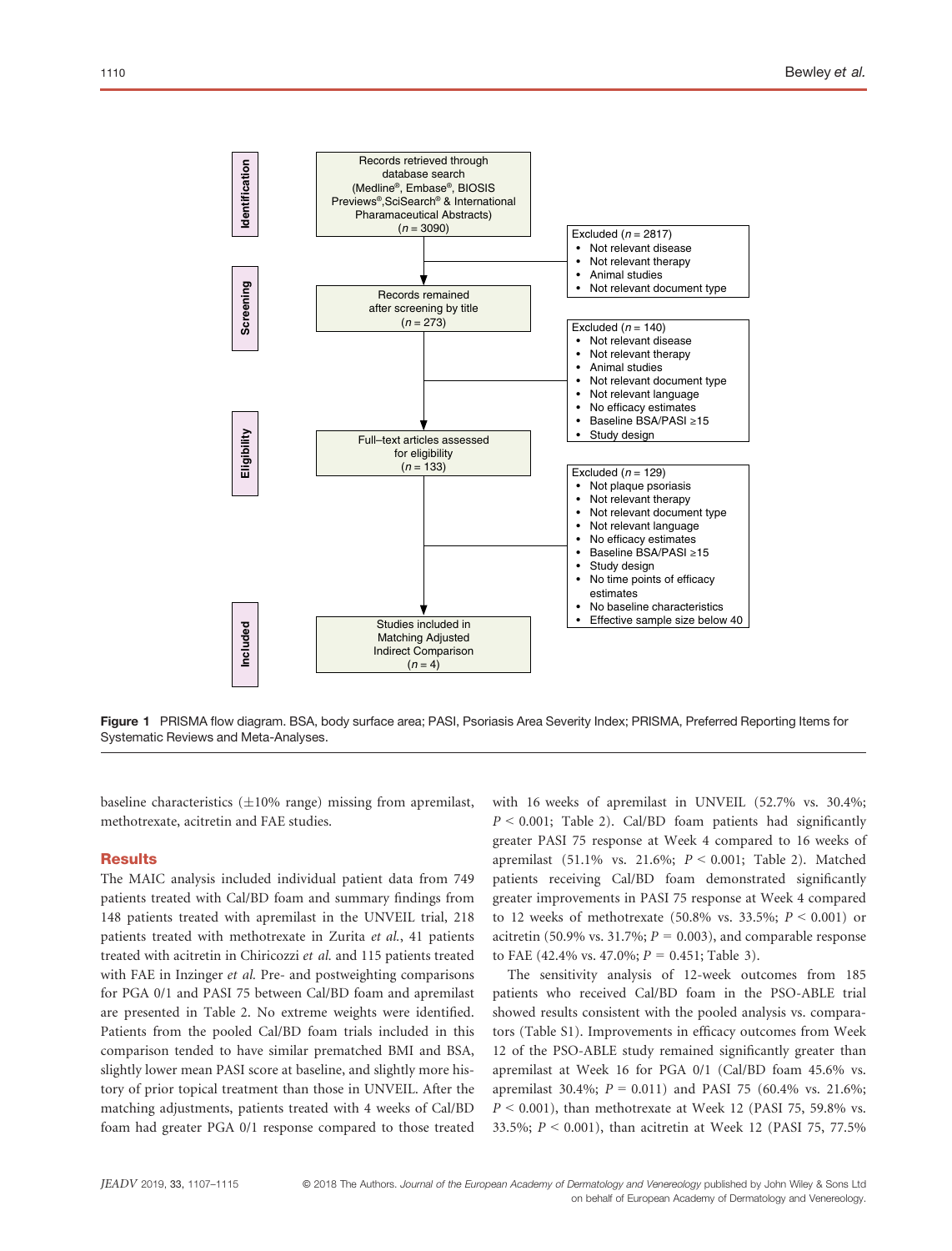| Study characteristic/Matching variable                                                                          | Cal/BD foam<br>Pooled analysis <sup>10-13</sup>             | Apremilast <sup>24</sup>                                      | Methotrexate <sup>25</sup>                        | Acitretin <sup>26</sup>                           | <b>Fumaric</b><br>acid esters <sup>27</sup>       |
|-----------------------------------------------------------------------------------------------------------------|-------------------------------------------------------------|---------------------------------------------------------------|---------------------------------------------------|---------------------------------------------------|---------------------------------------------------|
| Study design                                                                                                    | Randomized, double-blind,<br>active control clinical trials | Randomized.<br>double-blind, active<br>control clinical trial | Retrospective<br>observational<br>cohort analysis | Retrospective<br>observational<br>cohort analysis | Retrospective<br>observational<br>cohort analysis |
| Active treatment administration                                                                                 | Once daily Cal/BD<br>aerosol foam                           | Twice daily<br>apremilast 30 mg                               | As prescribed,<br>mean 12 mg/week                 | As prescribed,<br>mean 25 mg/day                  | 30 mg                                             |
| Active treatment, N                                                                                             | 749                                                         | 148                                                           | 218                                               | 41                                                | 115                                               |
| Sex, male, $n$ (%) $\dagger$ , $\dagger$                                                                        | 470 (62.8)                                                  | 74 (50.0)                                                     | <b>NR</b>                                         | 29 (70.7)                                         | <b>NR</b>                                         |
| Age, mean (SD), years $\frac{1}{3}$ , $\frac{1}{3}$ , $\frac{1}{1}$ , $\frac{1}{4}$                             | 51.4(14.1)                                                  | 48.6 (15.4)                                                   | 45.8 (15.0)                                       | 62.9(12.4)                                        | 40.4 (13.3)                                       |
| Duration of psoriasis, mean (SD), years                                                                         | 16.8 (14.0)                                                 | 17.5 (13.9)                                                   | <b>NR</b>                                         | 17.8 (NR)                                         | 17.3 (12.4)                                       |
| BMI, kg/m <sup>2</sup> , mean $(SD)$ †, t, §, §§, ¶[, †††                                                       | $31.2(7.2)\$ §§§                                            | 30.5(7.4)                                                     | <b>NR</b>                                         | 27.1(3.8)                                         | N <sub>R</sub>                                    |
| BSA, $m^2$ , mean $(SD)$ : $\P\P$                                                                               | 7.3(6.1)                                                    | 7.2(1.6)                                                      | <b>NR</b>                                         | <b>NR</b>                                         | <b>NR</b>                                         |
| PASI, mean (SD) $\dagger$ , $\dagger$ + $\frac{1}{2}$ , $\frac{1}{2}$ , $\dagger$ + $\dagger$ , $\frac{1}{2}$ ; | $7.3(4.6)$ ¶                                                | 8.2(4.0)                                                      | 7.4(6.7)                                          | 11.9(10.4)                                        | 11.6(5.0)                                         |
| DLQI, mean (SD)¶¶, ::::                                                                                         | <b>NR</b>                                                   | 11.0(6.5)                                                     | 8.2(5.1)                                          | N <sub>R</sub>                                    | N <sub>R</sub>                                    |
| BSA $\times$ PGA, mean (SD) $\ddagger$                                                                          | 21.9(20.5)                                                  | 21.8(5.3)                                                     | <b>NR</b>                                         | <b>NR</b>                                         | <b>NR</b>                                         |
| Previous topical treatment, $n$ (%) $\ddagger$ , §, §§, †††                                                     | 637 (85.1)                                                  | 122 (82.4)                                                    | <b>NR</b>                                         | <b>NR</b>                                         | N <sub>R</sub>                                    |
| Previous systemic treatment, n (%)                                                                              | 233(31.1)                                                   | <b>NR</b>                                                     | <b>NR</b>                                         | 11(26.8)                                          | <b>NR</b>                                         |

### Table 1 Design and characteristics of included studies

Matching variables identified based on responder analysis to be potentially associated with outcomes, depending on visit and endpoint for each of the comparisons to comparator studies, are shown in the following footnotes a–j.

†Pooled data, Week 4 vs. acitretin (Week 12), PASI 75.

‡PSO-ABLE data, Week 12 vs. apremilast (Week 16), PGA 0/1.

§Pooled data, Week 4 vs. apremilast (Week 16), PASI 75.

¶Pooled data, Week 4 vs. methotrexate (Week 12), PASI 75.

††Pooled data, Week 4 vs. FAE (Week 12), PASI 75.

‡‡PSO-ABLE data, Week 12 vs. FAE (Week 12), PASI 75.

§§Pooled data, Week 4 vs. apremilast (Week 16), PGA 0/1.

¶¶PSO-ABLE data, Week 12 vs. apremilast (Week 16), PASI 75.

†††PSO-ABLE data, Week 12 vs. acitretin (Week 12), PASI 75.

‡‡‡PSO-ABLE data, Week 12 vs. methotrexate (Week 12), PASI 75.

§§§748/749 patients included where BMI used for matching/reweighting – BMI value missing for one patient.

¶¶¶Modified (excluding the head) PASI was used in Cal/BD foam trials.

BMI, body mass index; BSA, body surface area; DLQI, Dermatology Life Quality Index; NR, not reported; PASI, Psoriasis Area Severity Index; PGA, Physician's Global Assessment; SD, standard deviation.

vs. 31.7%;  $P < 0.001$ ), and comparable to PASI 75 at Week 12 for FAE (58.5% vs. 47.0%;  $P = 0.11$ ). Comparisons were also consistent with the analysis for the use of LOCF vs. observed values based on the PSO-ABLE study, and for reweighted treatment responses based on imputed missing baseline characteristic values for comparator studies based on the primary pooled analysis.

## **Discussion**

This matching-adjusted indirect comparison utilized individual IPD from Cal/BD foam clinical trials to match baseline characteristics with similar studies of non-biologic systemic treatment options for PSO with the aim to compare efficacy of treatment with Cal/BD foam vs. treatment with non-biologic systemic comparators. Patients who may be considered for either topical treatment or non-biologic systemic treatment present with a broad range of symptoms and factors, complicating clinical and policy treatment decisions. Determining the most effective treatment in a decision process that includes personalized care

considerations and patient preferences will often lead to consideration of topical, oral and injectable systemic treatments for overlapping clinical scenarios. This MAIC analysis sought to address some of the gaps in comparative efficacy that are relevant to real-world decision-making.

Participants who received apremilast in the UNVEIL trial shared the most commonality in reported baseline characteristics and outcome measures with those in Cal/BD foam clinical trials. This analysis showed consistently improved PGA and PASI 75 with Cal/BD foam at 4 and 12 weeks compared to 16 weeks of apremilast which was supported by the sensitivity analyses. Cal/BD foam also showed greater efficacy in matched analyses compared to methotrexate or acitretin, and similar results to FAE. These treatment comparisons are important to real-world decision-making, particularly for the matched patient group, as newer topical therapies such as Cal/BD foam and nonbiologic systemic treatments such as apremilast have advanced the PSO treatment landscape in this population.<sup>10,23</sup> From a clinical perspective, reasons for discontinuation of traditional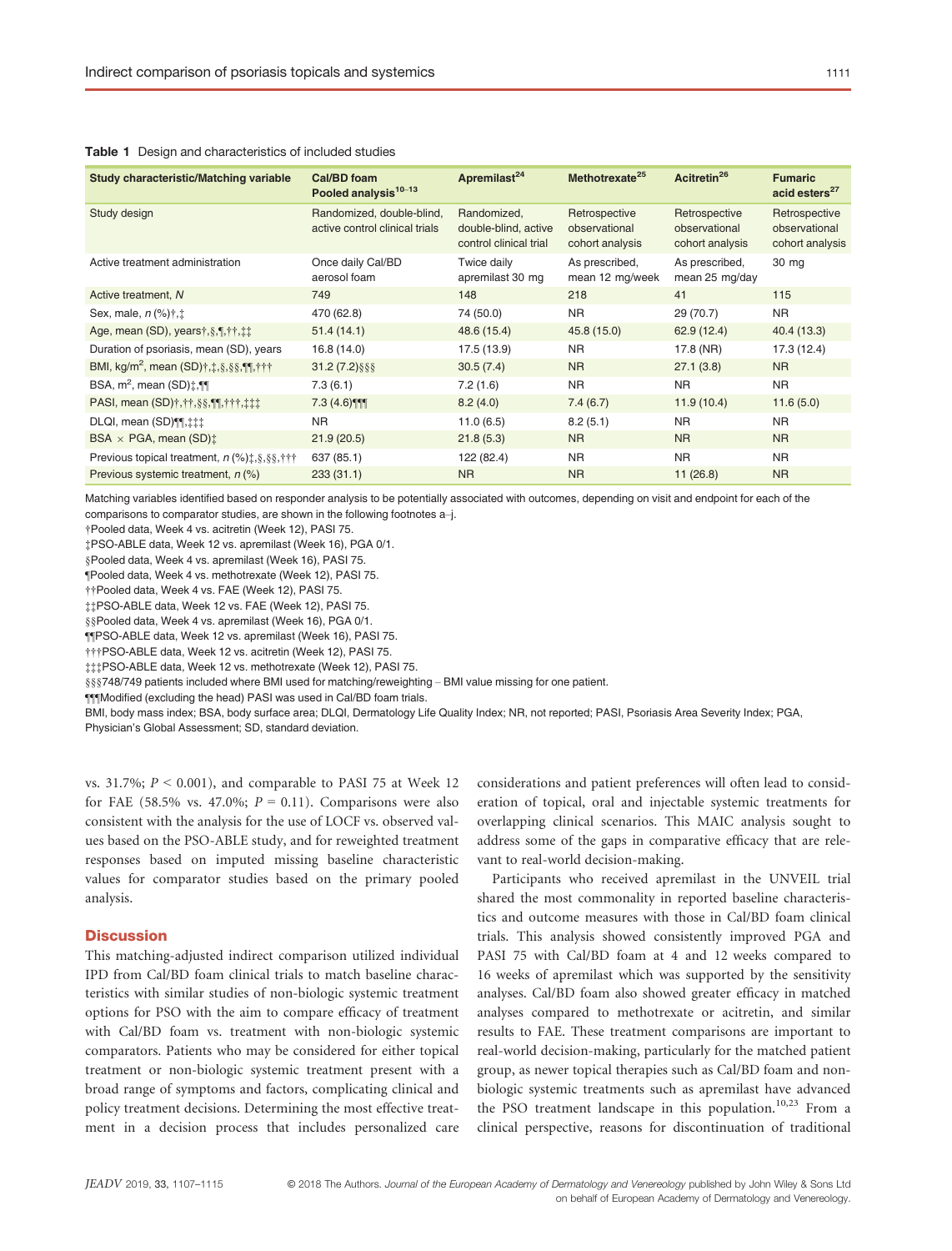| Response outcome/matching variable                                       | Cal/BD foam, pooled analysis <sup>10-13</sup> |                          |                          |  |  |  |
|--------------------------------------------------------------------------|-----------------------------------------------|--------------------------|--------------------------|--|--|--|
|                                                                          | <b>Before reweighting</b>                     | <b>After reweighting</b> | Apremilast <sup>24</sup> |  |  |  |
| sPGA 0/1 LOCF analysis: pooled Cal/BD foam Week 4 vs. apremilast Week 16 |                                               |                          |                          |  |  |  |
| Sample size, n                                                           | 748                                           | 640†                     | 148                      |  |  |  |
| BMI, mean, kg/m <sup>2</sup>                                             | 31.21                                         | 30.5                     | 30.5                     |  |  |  |
| PASI, mean                                                               | 7.38                                          | $8.2$ §                  | 8.2                      |  |  |  |
| Previous topical treatment, %                                            | 85.1                                          | 82.4                     | 82.4                     |  |  |  |
| PGA 0/1 responders, % (95% CI)                                           | 56.4 (51.9-60.9)                              | 52.7 (44.9-60.4)         | $30.4(23.6 - 38.2)$      |  |  |  |
| $P$ value                                                                |                                               |                          | $< 0.001$ ¶              |  |  |  |
| PASI 75 LOCF analysis: pooled Cal/BD foam Week 4 vs. apremilast Week 16  |                                               |                          |                          |  |  |  |
| Sample size, n                                                           | 748                                           | 651†                     | 148                      |  |  |  |
| Age, mean, years                                                         | 51.3                                          | 48.6                     | 48.6                     |  |  |  |
| BMI, mean, kg/m <sup>2</sup>                                             | 31.21                                         | 30.5                     | 30.5                     |  |  |  |
| Previous topical treatment, %                                            | 85.1                                          | 82.4                     | 82.4                     |  |  |  |
| PASI 75 responders, % (95% CI)                                           | $51.4(51.2 - 51.5)$                           | $51.1(50.5 - 51.7)$      | $21.6(15.8 - 28.9)$      |  |  |  |
| $P$ value                                                                |                                               |                          | < 0.001                  |  |  |  |

Table 2 Matching variable alignment and PASI 75/sPGA outcomes from pooled Cal/BD foam trials vs. apremilast (UNVEIL)

†Effective sample size after reweighting.

‡748/749 patients included where BMI used for matching/reweighting – BMI value missing for one patient.

§Modified (excluding the head) PASI was used in Cal/BD foam trials.

¶P values are for Cal/BD foam vs. apremilast.

BMI, body mass index; BSA, body surface area; CI, confidence interval; FAE, fumaric acid esters; LOCF, last observation carried forward; PASI, Psoriasis Area Severity Index; sPGA, Static Physician's Global Assessment.

non-biologic systemic treatments have been studied for some time, with adverse events cited most frequently.<sup>28,29</sup> Patients receiving methotrexate stop treatment due to the burden of treatment monitoring such as liver biopsy, for pregnancy, and child-bearing reasons, and are more likely to discontinue methotrexate due to side effects than those receiving biologics.<sup>28</sup> Patients receiving acitretin are even more likely to discontinue therapy due to side effects than those receiving methotrexate.<sup>28</sup> Acitretin and ciclosporin have shown nearly double the risk of discontinuation as FAE.<sup>29</sup> Although analysis of the side effects was not included in the present study, insights into the challenges of historical treatment options may also be of interest to policy and population health managers as the comparative effectiveness of Cal/BD foam with other treatment options for patients qualifying for either treatment can have important implications for cost-effectiveness evaluations. Cal/BD foam may improve the effectiveness of early and progressive treatment approaches for managed disease, extending the time to more expensive treatment approaches, and merits further research to elucidate the potential of this approach.

Clinical practice guidelines estimate 80% of patients with psoriasis have mild-to-moderate disease, with the majority well served by the efficacy and safety profile of topical treatment, according to individual patient needs and preferences.<sup>2</sup> Consideration of adjunctive topical therapy is also recommended with systemic or phototherapy options in patients with more extensive or resistant disease.<sup>2</sup> Combining topical preparations such as corticosteroids and calcipotriol is also recommended, with a caution to consider potential compatibility issues, in further combination with systemic or phototherapy based on patient needs and preferences.<sup>2</sup> Cal/BD foam may be expected to find an important role in future clinical practice recommendations, with the opportunity to deliver the potency of combination therapy from proven ingredients while alleviating concerns of compatibility issues inherent in patients' mixed application of standalone preparations. The comparative effectiveness of combination therapy in a unified Cal/BD foam can offer clinicians, patients and payers more solidified expectations for use. The manageable safety profile of Cal/BD foam may also be less likely to contribute to frequent treatment switching observed with traditional non-biologic systemic therapy.

This analysis should be interpreted in the context of certain considerations. A limited number of publications were identified in the literature review for included treatment options. No studies provided sufficient relevant information about ciclosporin to justify inclusion in the MAIC due to severity of PSO of the sample population and duration of treatment and follow-up, despite the flexibility granted to study designs and availability of information for other included treatments. The scope of systemic therapy was limited to non-biologic medications because symptoms and prior treatment history are markedly more advanced in appropriate patient candidates for biologic treatment, as reflected in clinical and health technology assessment recommendations.<sup>30,31</sup> Phototherapy was not included in this analysis though it is an available option for these patients, despite being cited as too expensive to initiate or continue, and often prescribed intermittently for several months at a time.<sup>28</sup> The variability of patient populations, baseline characteristics and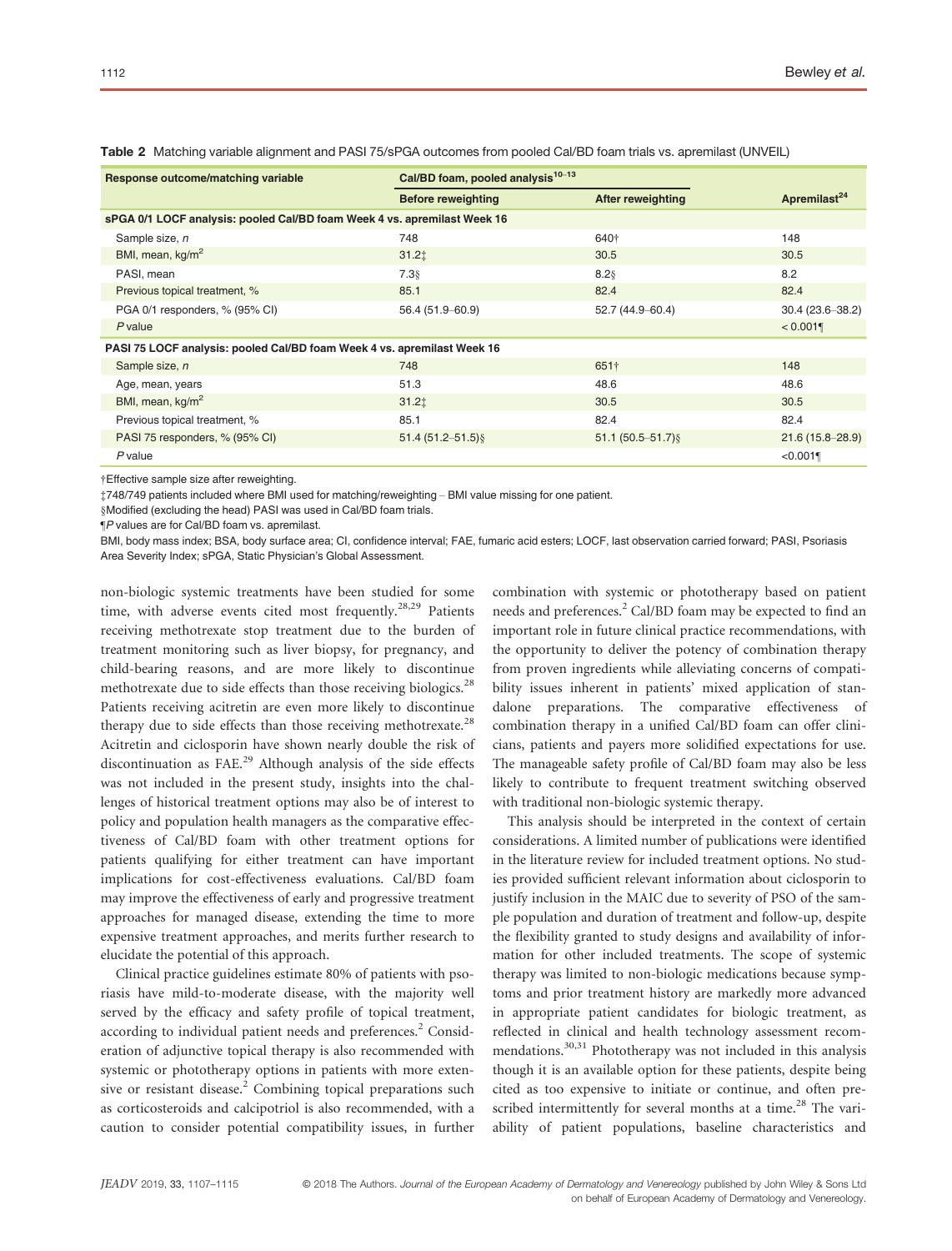| Response outcome/matching variable                                        | Cal/BD foam, pooled analysis <sup>10-13</sup> |                             |                                   |  |  |  |  |
|---------------------------------------------------------------------------|-----------------------------------------------|-----------------------------|-----------------------------------|--|--|--|--|
|                                                                           | <b>Before reweighting</b>                     | <b>After reweighting</b>    | Methotrexate <sup>25</sup>        |  |  |  |  |
| PASI 75 LOCF analysis: pooled Cal/BD foam Week 4 vs. methotrexate Week 12 |                                               |                             |                                   |  |  |  |  |
| Sample size, n                                                            | 749                                           | 633+                        | 218                               |  |  |  |  |
| Age, mean, years                                                          | 51.4                                          | 45.8                        | 45.8                              |  |  |  |  |
| PASI 75 responders, % (95% CI)                                            | 51.4 (51.3-51.5) $\ddagger$                   | 50.8 (50.3-51.3):           | $33.5(27.2 - 39.8)$               |  |  |  |  |
| $P$ value                                                                 |                                               |                             | < 0.001                           |  |  |  |  |
|                                                                           | Before reweighting                            | <b>After reweighting</b>    | Acitretin <sup>26</sup>           |  |  |  |  |
| PASI 75 LOCF analysis: pooled Cal/BD foam Week 4 vs. acitretin Week 12    |                                               |                             |                                   |  |  |  |  |
| Sample size, n                                                            | 748                                           | 102+                        | 41                                |  |  |  |  |
| Sex, male, %                                                              | 62.7                                          | 70.7                        | 70.7                              |  |  |  |  |
| Age, mean, years                                                          | 51.4                                          | 62.9                        | 62.9                              |  |  |  |  |
| BMI, mean, kg/m <sup>2</sup>                                              | 31.2                                          | 27.1                        | 27.1                              |  |  |  |  |
| PASI, mean                                                                | 7.3 <sub>1</sub>                              | 11.9t                       | 11.9                              |  |  |  |  |
| PASI 75 responders, % (95% CI)                                            | $51.4(51.2 - 51.5)$                           | $50.9(50.1 - 51.6)$         | $31.7(17.5 - 46.0)$               |  |  |  |  |
| $P$ value                                                                 |                                               |                             | $0.009$ ††                        |  |  |  |  |
|                                                                           | <b>Before reweighting</b>                     | <b>After reweighting</b>    | Fumaric acid esters <sup>27</sup> |  |  |  |  |
| PASI 75 LOCF analysis: pooled Cal/BD foam Week 4 vs. FAE Week 12          |                                               |                             |                                   |  |  |  |  |
| Sample size, n                                                            | 749                                           | 224†                        | 115                               |  |  |  |  |
| Age, mean, years                                                          | 51.4                                          | 40.4                        | 40.4                              |  |  |  |  |
| PASI, mean                                                                | 7.31                                          | 11.61                       | 11.6                              |  |  |  |  |
| PASI 75 responders, % (95% CI)                                            | 51.4 (51.3-51.5) $\ddagger$                   | 42.4 (35.0-50.2) $\ddagger$ | 47.0 (37.9-56.1)                  |  |  |  |  |
| $P$ value                                                                 |                                               |                             | $0.451$ ::                        |  |  |  |  |

Table 3 Matching variable alignment and PASI 75 outcomes from pooled Cal/BD foam trials vs. methotrexate, acitretin, or FAE

†Effective sample size after reweighting.

‡Modified (excluding the head) PASI was used in Cal/BD foam trials.

§P value is for Cal/BD foam vs. methotrexate.

¶748/749 patients included where BMI used for matching/reweighting – BMI value missing for one patient.

††P value is for Cal/BD foam vs. acitretin.

‡‡P value is for Cal/BD foam vs. FAE.

BMI, body mass index; CI, confidence interval; FAE, fumaric acid esters; LOCF, last observation carried forward; PASI, Psoriasis Area Severity Index.

outcome measures was determined as too high to justify inclusion of phototherapy or biologic systemic therapy in this analysis. Lastly, as with any comparison of non-randomized treatment groups, the results may be confounded by unobserved differences between patient populations; only a well-controlled head-to-head randomized trial can avoid unobserved confounding. Future work may find methodological approaches that would address these concerns.

The MAIC approach was successfully applied in this analysis, with the most robust comparison between the Cal/BD foam and apremilast trials due to their overall similarity in design and conduct. Matching baseline variables from these trials were consistently reported and well-aligned following the reweighting procedure; efficacy outcomes were also similarly measured. The UNVEIL trial reported primary efficacy for apremilast at Week 16, while the Cal/BD foam primary endpoints were at Week 4, each designed to evaluate timeframes of expected effectiveness. To account for this difference as closely as possible, this MAIC included the Week 12 time point from PSO-ABLE as a sensitivity analysis. PGA and PASI 75 results were in favour of Cal/BD Week 4 and Week 12 vs. apremilast Week 16 assessments. More rapid and effective demonstration of efficacy is likely to be a benefit for patients with symptomatic disease. Fewer matching baseline characteristics and fewer similar efficacy outcomes were available from studies of methotrexate, acitretin or FAE to align with those of pooled Cal/BD foam trials. The primary pooled analysis and sensitivity analyses conducted to account for these differences showed consistent results.

Further consideration of the variability in study designs, patient populations and outcomes is also warranted. The Cal/BD foam trials included patients with a PGA ≥2 on a 5-point scale (scored 0–4) and UNVEIL included patients with PGA 3 on the 6-point scale (scored  $0-5$ );<sup>10,24</sup> these patient populations may be considered to be generally well-aligned, with a conceivably narrow 10% difference in the threshold for study inclusion (60th vs. 50th percentiles of severity, respectively). In this respect, Cal/BD foam trials may have included some patients with slightly less severe disease, however, the reweighting of baseline characteristics related to disease severity should have addressed this slight imbalance. Treatment success in both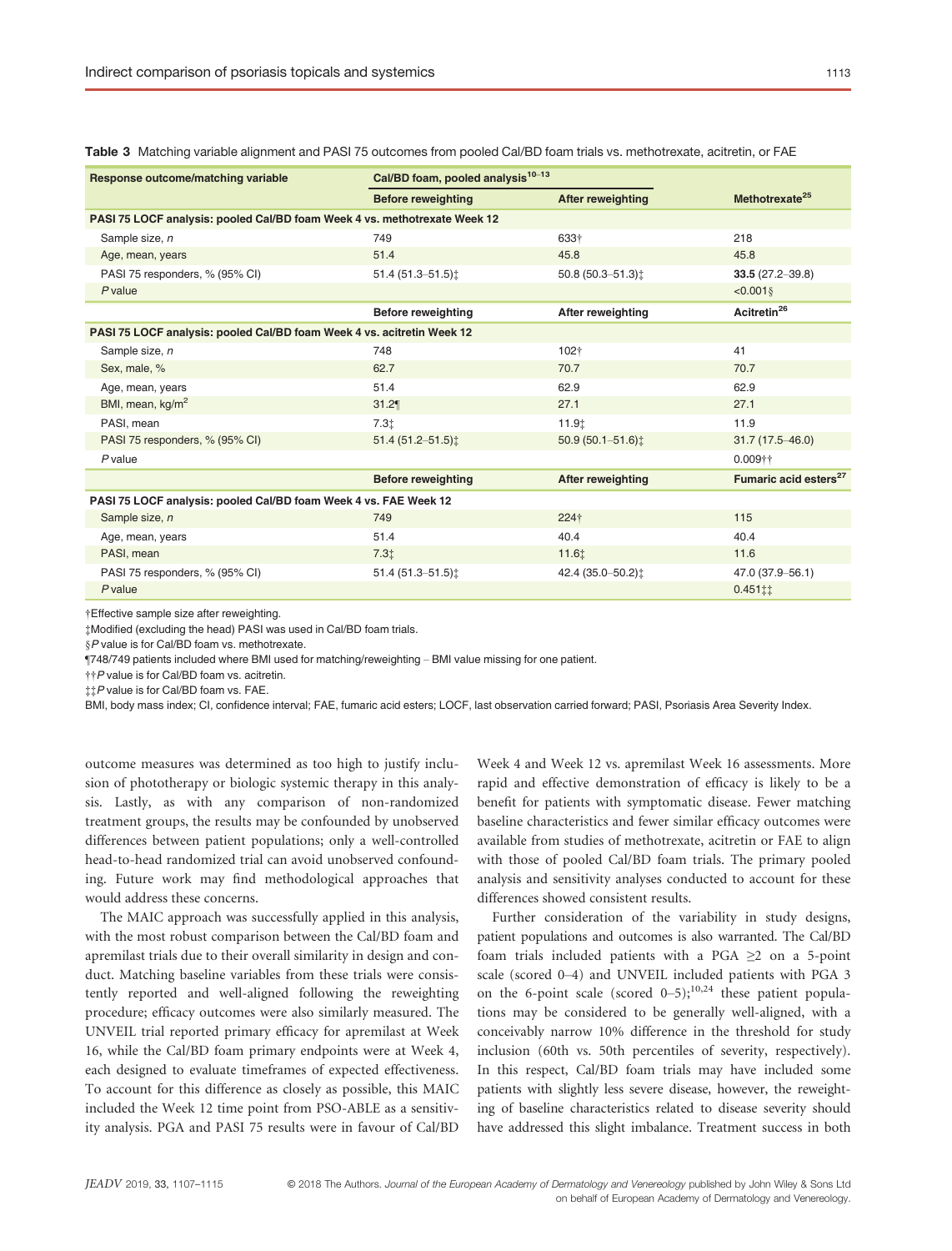studies was defined as a minimum two-step improvement in PGA score. Cal/BD patients had to achieve a PGA 0/1 score (defined as 'clear' or 'almost clear') with ≥2-grade improvement in disease severity assessed by the 5-point PGA by Week 4 in pooled Cal/BD foam trials or Week 12 in the PSO-ABLE study used for sensitivity analysis, and apremilast patients had to achieve PGA 0/1 from a score of 3 assessed by the 6-point PGA scale by Week 16.<sup>10</sup> Cal/BD foam trials also used a modified PASI 75 score that did not include the head, a difference vs. other studies PASI 75 measures (that did include the head), which might introduce bias. The comparison of pooled Cal/BD foam and apremilast was based on RCTs. The methotrexate and acitretin studies were retrospective observational analyses of medical charts from several years of clinical experience that offered more modern, comparable patient populations than the initial clinical studies.<sup>25,26</sup> The FAE study was based on 8 years of clinical experience from a psoriasis registry.<sup>27</sup> The inherent differences between randomized, controlled trials and observational analyses must be acknowledged. However, the general tendency observed for real-world data to show lower effectiveness compared to head-to-head trial efficacy data was not observed for Cal/BD foam, for which real-world data are in line with results reported from clinical trials.<sup>32</sup> Though the use of individual IPD for Cal/BD foam offered meaningful advantages over naïve, unadjusted indirect comparisons, the MAIC could not account for unknown confounders or differences among patient populations that were not measured or available. An unanchored MAIC was conducted in the absence of an appropriate common comparator among the included interventions. This approach requires the assumption that all effect modifiers and prognostic factors have been accounted for in the analysis, which would be difficult to demonstrate. The definition of treatment response also varied across studies, which may have introduced some inherent variability in outcome measures.

# **Conclusion**

Despite advances in psoriasis treatment over the past decade, unmet needs for patients remain. This matching-adjusted indirect comparison took advantage of IPD to account for differences in patient populations between Cal/BD foam clinical trials and studies of new and traditional non-biologic systemic therapies. In this analysis, Cal/BD foam demonstrated comparable results to FAE and greater efficacy compared to apremilast, methotrexate or acitretin. This is of the highest relevance for psoriasis patients considered for non-biologic systemic treatment, unresponsive to systemic treatments or cannot be treated because of contraindications, previous toxicity or concurrent treatments.

# Acknowledgements

The authors received writing and editorial support in the preparation of this manuscript provided by Michael L. Friedman, MA, of Excerpta Medica, funded by Leo Pharma.

#### **References**

- 1 World Health Organization. Global report on psoriasis. [WWW document] 2016. URL<http://apps.who.int/iris/handle/10665/204417> (last accessed: 25 April 2018).
- 2 Menter A, Korman NJ, Elmets CA et al. Guidelines of care for the management of psoriasis and psoriatic arthritis. Section 3. Guidelines of care for the management and treatment of psoriasis with topical therapies. J Am Acad Dermatol 2009; 60: 643–659.
- 3 Armstrong AW, Schupp C, Wu J, Bebo B. Quality of life and work productivity impairment among psoriasis patients: findings from the National Psoriasis Foundation Survey Data 2003–2011. PLoS One 2012; 7: e52935.
- 4 Lebwohl MG, Kavanaugh A, Van Voorhees AS. US perspectives in the management of psoriasis and psoriatic arthritis: patient and physician results from the population-based multinational assessment of psoriasis and sporiatic arthritis (MAPP) survey. Am J Clin Dermatol 2016; 17: 87–97.
- 5 National Institute for Health and Care Excellence. Psoriasis: assessment and management. Clinical Guideline CG153. [WWW document] 2012. URL<https://www.nice.org.uk/guidance/cg153> (last accessed: 23 April 2018).
- 6 Hyde K, Cardwell LA, Stotts R, Feldman SR. Psoriasis treatment cost comparison: biologics versus home phototherapy. Am J Pharm Benefits 2018; 10: 18–21.
- 7 Summary of product characteristics: Enstilar, Leo Pharma May 2017. [WWW document] URL [https://www.medicines.org.uk/emc/files/pil.](https://www.medicines.org.uk/emc/files/pil.2139.pdf) [2139.pdf](https://www.medicines.org.uk/emc/files/pil.2139.pdf) (last accessed: 11 July 2018).
- 8 Lind M, Nielsen KT, Schefe LH et al. Supersaturation of calcipotriene and betamethasone dipropionate in a novel aerosol foam formulation for topical treatment of psoriasis provides enhanced bioavailability of the active ingredients. Dermatol Ther (Heidelb) 2016; 6: 413–425.
- 9 Hollesen Basse L, Olesen M, Lacour JP et al. Enhanced in vitro skin penetration and antipsoriatic effect of fixed combination calcipotriol plus betamethasone dipropionate in an innovative foam vehicle. J Invest Dermatol 2014; 134: S33. abstract 192.
- 10 Paul C, Stein Gold L, Cambazard F et al. Calcipotriol plus betamethasone dipropionate aerosol foam provides superior efficacy vs. gel in patients with psoriasis vulgaris: randomized, controlled PSO-ABLE study. J Eur Acad Dermatol Venereol 2017; 31: 119–126.
- 11 Leonardi C, Bagel J, Yamamuchi P et al. Efficacy and safety of calipotriene plus betamethasone diproprionate aerosol foam in patients with psoriasis vulgaris–a randomized phase III study (PSO-FAST). J Drugs Dermatol 2015; 14: 1468–1477.
- 12 Koo J, Tyring S, Werschler WP et al. Superior efficacy of calcipotriene and betamethasone dipropionate aerosol foam versus ointment in patients with psoriasis vulgaris–a randomized phase II study. J Dermatolog Treat 2016; 27: 120–127.
- 13 Lebwohl M, Tyring S, Buhalo M et al. Fixed combination aerosol foam calcipotriene 0.005% (Cal) plus betamethasone dipropionate 0.064% (BD) is more efficacious than Cal or BD aerosol foam alone for psoriasis vulgaris: a randomized, double-blind, multicenter, three-arm, phase 2 study. J Clin Aesthet Dermatol 2016; 9: 34–41.
- 14 Signorovitch JE, Wu EQ, Yu AP et al. Comparative effectiveness without head-to-head trials: a method for matching-adjusted indirect comparisons applied to psoriasis treatment with adalimumab or etanercept. Pharmacoeconomics 2010; 28: 935–945.
- 15 Signorovitch JE, Sikirica V, Haim Erder MH et al. Matching-adjusted indirect comparisons: a new tool for timely comparative effectiveness research. Value Health 2012; 15: 940–947.
- 16 Phillippo DM, Ades AE, Dias S et al. NICE DSU technical support document 18: methods for population-adjusted indirect comparisons in submission to NICE. [WWW document] 2016. URL [http://www.nicedsu.org.](http://www.nicedsu.org.uk) [uk](http://www.nicedsu.org.uk) (last accessed: 25 April 2018).
- 17 Strand V, Betts KA, Mittal M et al. Comparative effectiveness of adalimumab versus secukinumab for the treatment of psoriatic arthritis: a